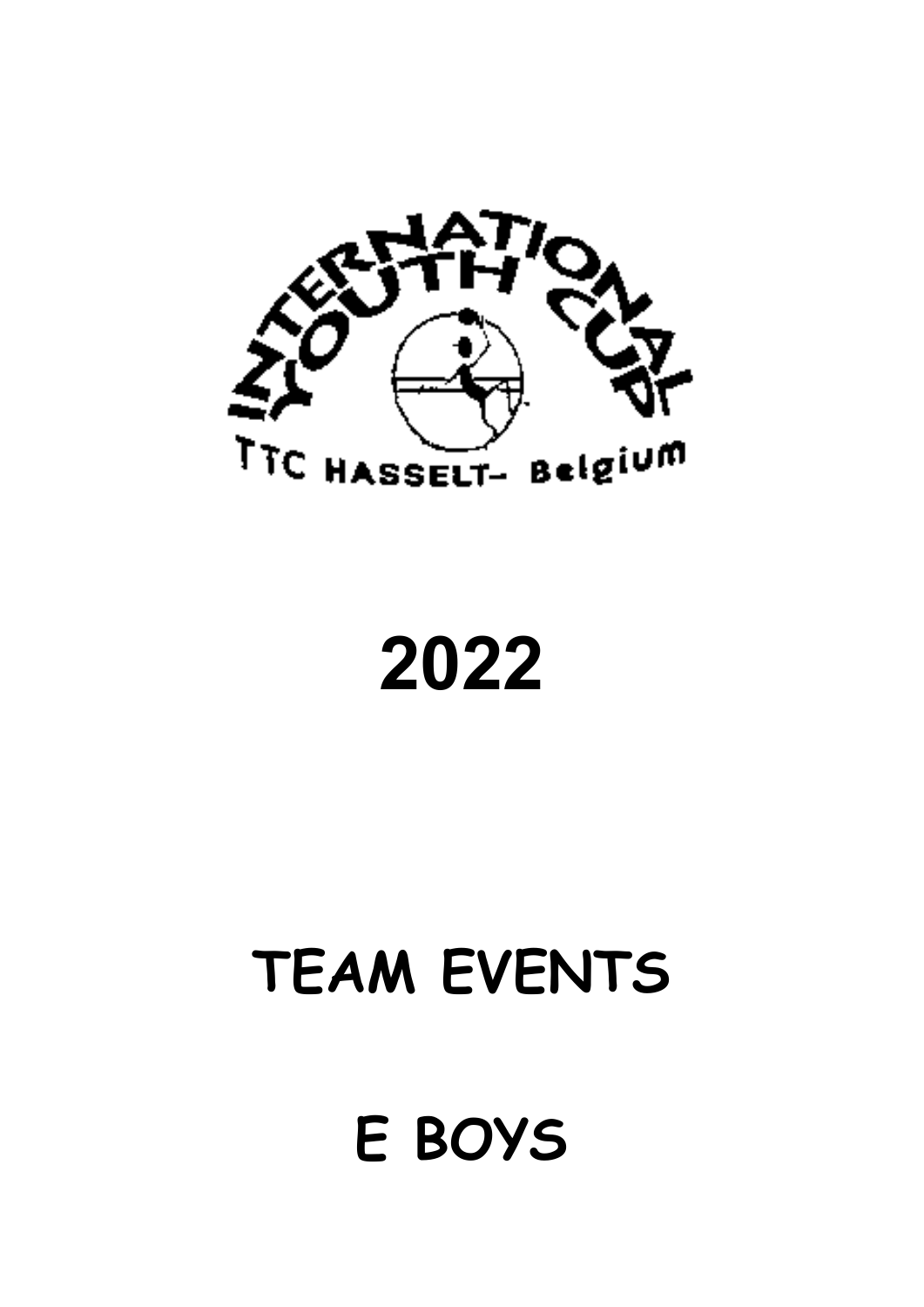# 1st stage : Saturday 4th June

|              | category : E - boys |         | group: |  |  |
|--------------|---------------------|---------|--------|--|--|
| Team         |                     | Country |        |  |  |
| Hainaut 1    |                     | BEL     |        |  |  |
| Liège 2<br>◠ |                     | BEL     |        |  |  |
| ◠            |                     | FRA     |        |  |  |
| Hasselt      |                     | BEI     |        |  |  |

|          | Games     |           | time               | Hall | Table   |
|----------|-----------|-----------|--------------------|------|---------|
| IGame N° | Team#1    | Team#2    |                    |      |         |
| 1.1      | Hasselt   | Hainaut 1 | 10 <sub>h</sub> 00 | ш    | 21 & 22 |
| 1.2      | Liège 2   | lgny 1    | 10 <sub>h</sub> 00 | Ш    | 23 & 24 |
| 1.3      | lgny 1    | Hainaut 1 | 11h30              | Ш    | 21 & 22 |
| 1.4      | Hasselt   | Liège 2   | 11h30              | Ш    | 23 & 24 |
| 1.5      | Igny 1    | Hasselt   | 13h00              | Ш    | 21 & 22 |
| 1.6      | Hainaut 1 | Liège 2   | 13h00              | ١I   | 23 & 24 |

category : E - boys group : 2

| Team              | Countrv    |  |  |
|-------------------|------------|--|--|
| 1 Hainaut 2       | BEL        |  |  |
| 2 Namur           | <b>BEL</b> |  |  |
| 3 West-Vlaanderen | <b>BEL</b> |  |  |
| Limburg           | ۹F)        |  |  |

|          | Games           |                 | time               | Hall | Table     |
|----------|-----------------|-----------------|--------------------|------|-----------|
| lGame N° | Team#1          | Team#2          |                    |      |           |
| 2.1      | Limburg         | Hainaut 2       | 10 <sub>h</sub> 00 |      | l25 & 26l |
| 2.2      | Namur           | West-Vlaanderen | 10 <sub>h</sub> 00 |      | 27 & 28   |
| 2.3      | West-Vlaanderen | Hainaut 2       | 11h30              |      | 25 & 26   |
| 2.4      | Limburg         | Namur           | 11h30              |      | 27 & 28   |
| 2.5      | West-Vlaanderen | Limburg         | 13h00              |      | 25 & 26   |
| 2.6      | Hainaut 2       | Namur           | 13h00              |      | 27 & 28   |

| category : $E$ - boys |  |  |  |
|-----------------------|--|--|--|
|-----------------------|--|--|--|

 $group: 3$ 

| Геаm                  | Country |  |  |
|-----------------------|---------|--|--|
| 'ILiège 1             | BEL     |  |  |
| 2 Brux/Brabant Wallon | 'BEL    |  |  |
| 3 ligny 2             | ™RA     |  |  |

|          | Games              |                    | time              | Hall | Table     |
|----------|--------------------|--------------------|-------------------|------|-----------|
| IGame N° | <sup>-</sup> eam#1 | ⊺eam#2             |                   |      |           |
|          | Brux/BrabantWallon | lany 2             | 10 <sub>h00</sub> |      | l29 & 30l |
| 3.2      | lanv 2             | Lieae <sup>1</sup> | 11h30             | Ш    | I29 & 30  |
| 3.3      | Liege <sup>1</sup> | Brux/BrabantWallon | 13h00             | Ш    | l29 & 30l |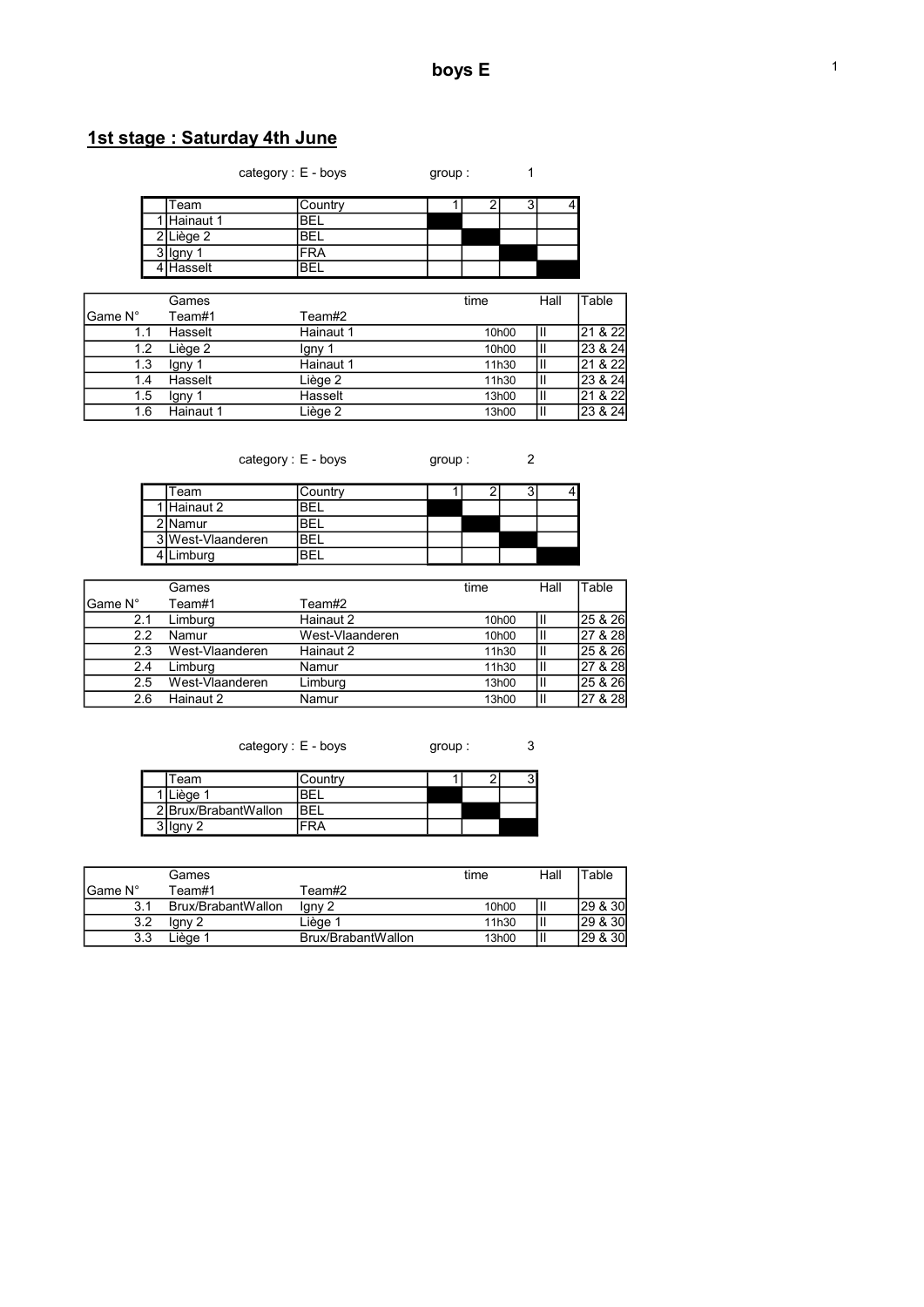#### 2nd stage : Sunday 5th June

# Places 1 till 6

category : E - boys group : A

| group |  |
|-------|--|
|       |  |

| Team             | ำ∿untrv |  |  |
|------------------|---------|--|--|
| 1 1st group 1    |         |  |  |
| $2$  2nd group 3 |         |  |  |
| 3 2nd group 2    |         |  |  |

|          | Games       |             | time              | Hall | Table              |
|----------|-------------|-------------|-------------------|------|--------------------|
| IGame N° | Team#1      | ™eam#2      |                   |      |                    |
| A.1      | 2nd group 3 | 2nd group 2 | 10 <sub>h00</sub> |      | <b>21 &amp; 22</b> |
| A.2      | 2nd group 2 | 1st group 1 | 11h30             |      | <b>21 &amp; 22</b> |
| A.3      | 1st group 1 | 2nd group 3 | 13h00             |      | 121 & 221          |

category : E - boys group : B

| Team            | Countrv |  |  |
|-----------------|---------|--|--|
| 1 1st group 2   |         |  |  |
| $2$ 1st group 3 |         |  |  |
| 32nd group 1    |         |  |  |

|            | Games       |             | time  | Hall | Table              |
|------------|-------------|-------------|-------|------|--------------------|
| IGame N°   | ⊤eam#1      | ™eam#2      |       |      |                    |
| B.1        | 1st group 3 | 2nd group 1 | 10h00 | Ш    | I23 & 24I          |
| B.2        | 2nd group 1 | 1st group 2 | 11h30 | Ш    | 123 & 24           |
| <b>B.3</b> | 1st group 2 | 1st group 3 | 13h00 |      | <b>23 &amp; 24</b> |

Places 7 till 11 (played in Round Robin on Sunday and Monday !!!)

### round robin (part one)

category : E - boys group : C

| Team          | Country |  |  |  |
|---------------|---------|--|--|--|
| 1 3rd group 1 |         |  |  |  |
| 2 3rd group 2 |         |  |  |  |
| 3 3rd group 3 |         |  |  |  |
| 4 4th group 1 |         |  |  |  |
| 5 4th group 2 |         |  |  |  |

|          | Games       |             | time               | hall | table   |
|----------|-------------|-------------|--------------------|------|---------|
| lGame N° | Team #1     | Team #2     |                    |      |         |
| C.1      | 4th group 2 | 4th group 1 | 10 <sub>h</sub> 00 |      | 25 & 26 |
| C.2      | 3rd group 3 | 3rd group 2 | 10 <sub>h</sub> 00 | II   | 27 & 28 |
| C.3      | 3rd group 1 | 4th group 2 | 11h30              |      | 25 & 26 |
| C.4      | 4th group 1 | 3rd group 3 | 11h30              |      | 27 & 28 |
| C.5      | 3rd group 2 | 3rd group 1 | 13h00              |      | 25 & 26 |
| C.6      | 4th group 2 | 3rd group 3 | 13h00              |      | 27 & 28 |